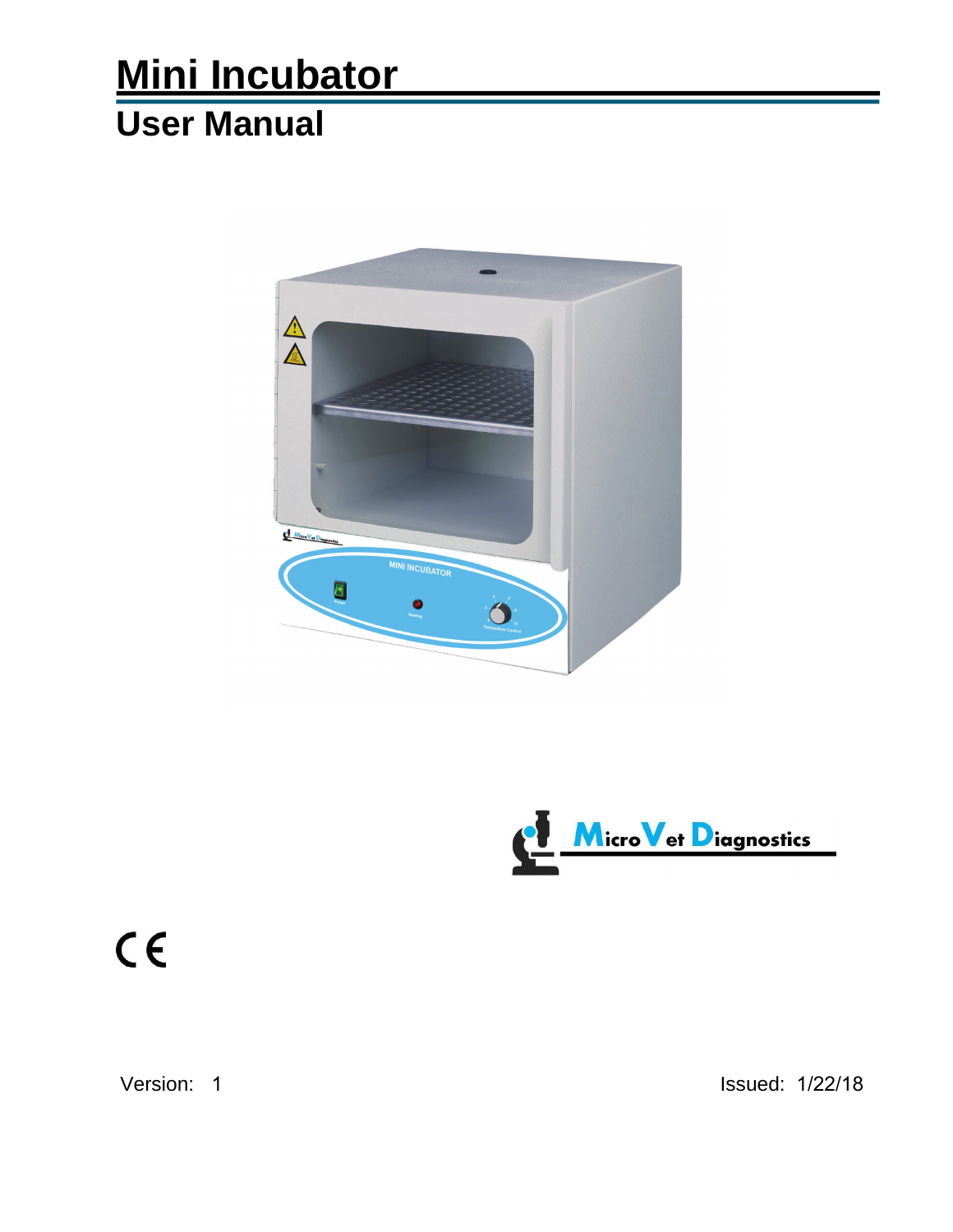#### **Table of Contents**

| <b>Safety information</b>           | $\overline{2}$ |
|-------------------------------------|----------------|
| <b>Package Contents</b>             | $\mathbf{2}$   |
| <b>Unpacking</b>                    | $\mathbf{2}$   |
| <b>Installation</b>                 | 3              |
| <b>Intended Use</b>                 | 3              |
| <b>Symbols and conventions</b>      | 3              |
| <b>Specifications</b>               | 4              |
| Description of buttons and switches | 4              |
| <b>Getting Started</b>              | 4              |
| <b>Operation</b>                    | 5              |
| Troubleshooting                     | 5              |
| <b>General maintenance</b>          | 5              |
| <b>Warranty</b>                     | 6              |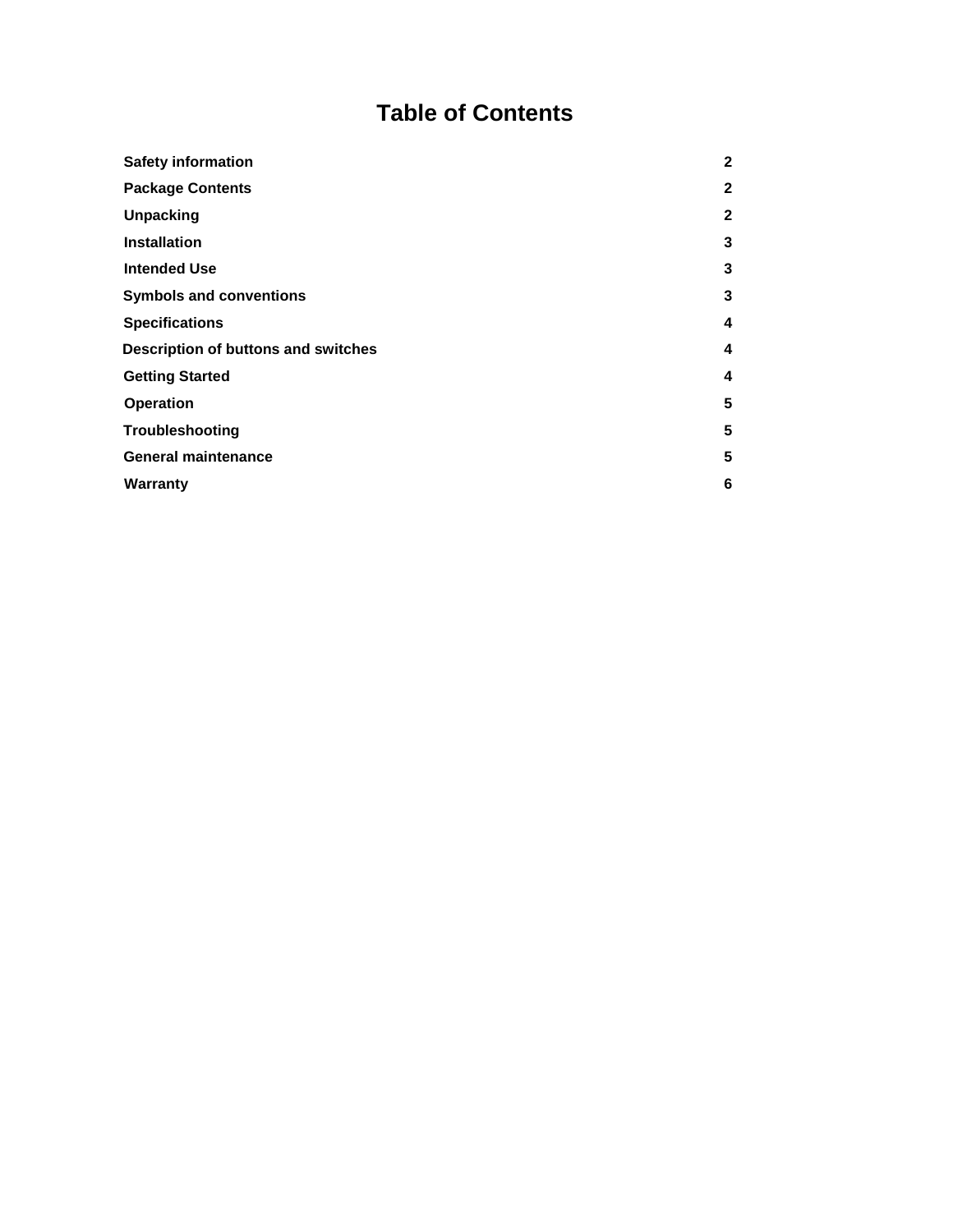#### **Safety Information**

**Please follow the guidelines below, and read this manual in its entirety to ensure safe operation of the unit.**



**To avoid electrical shock:**

**• Do not use the incubator near water sources. Be sure that water doesn't get on the device, especially during the cleaning procedures!**



**Avoiding Damage to the Instrument**

**•** Do not expose the incubator to aggressive vapors (e.g. organic solvents).

#### **Package Contents**

| Description                          | Quantity |
|--------------------------------------|----------|
| <b>Incubator</b><br>115V: I5110A-MVD |          |
| Shelf: 15110-SHELF                   |          |
| <b>Instruction Manual</b>            |          |

#### **Unpacking**

Before starting the installation, carefully examine the incubator.

- Open the box and carefully remove the padding. Check that the incubator has not been visibly damaged during transportation. Keep the packing material until you are sure that the incubator works properly.
- Carefully lift the device out of the box.
- Be sure that the following information is included on the serial label located on the back of the unit: Serial Number, Product number, Electrical rating.
- Check that the power cord plug has a pin configuration that matches a wall socket according to the local standard.

Should any kind of damage have occurred during transportation, contact the carrier immediately. The carrier is responsible for shipping damage.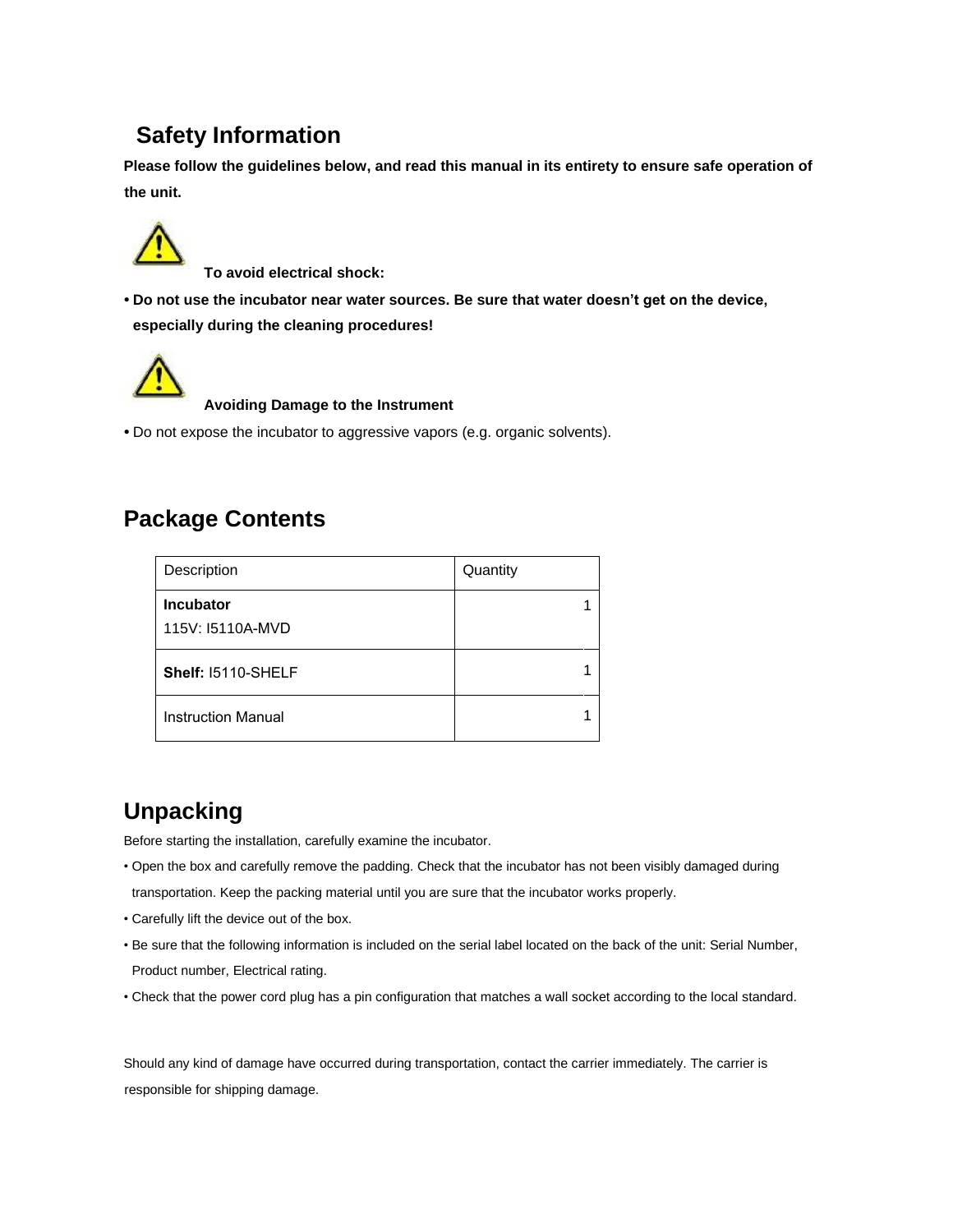## **Installation**

Place the incubator on a horizontal, level and stable surface. Connect the plug end of the cord to a grounded wall socket. Avoid lines on which powerful electric motors, refrigerators and similar devices are connected. Use the on/off switch to control power to the incubator.



**Use caution when plugging into a grounded wall socket! Do not touch plug with wet hands! Do not unplug by pulling on the cord!**

## **Intended use**

The Mini Incubator is a compact general purpose convection incubator capable of uniformly heating samples up to a maximum of 70C. The unit comes with a movable shelf and has a door window area so samples can be observed without opening the door causing heat loss.

## **Symbols and conventions**

The following chart is an illustrated glossary of the symbols that are used in this manual.



**CAUTION** This symbol indicates a potential risk and alerts you to proceed with caution



**CAUTION** This symbol indicates the presence of high voltage and warns the user to proceed with caution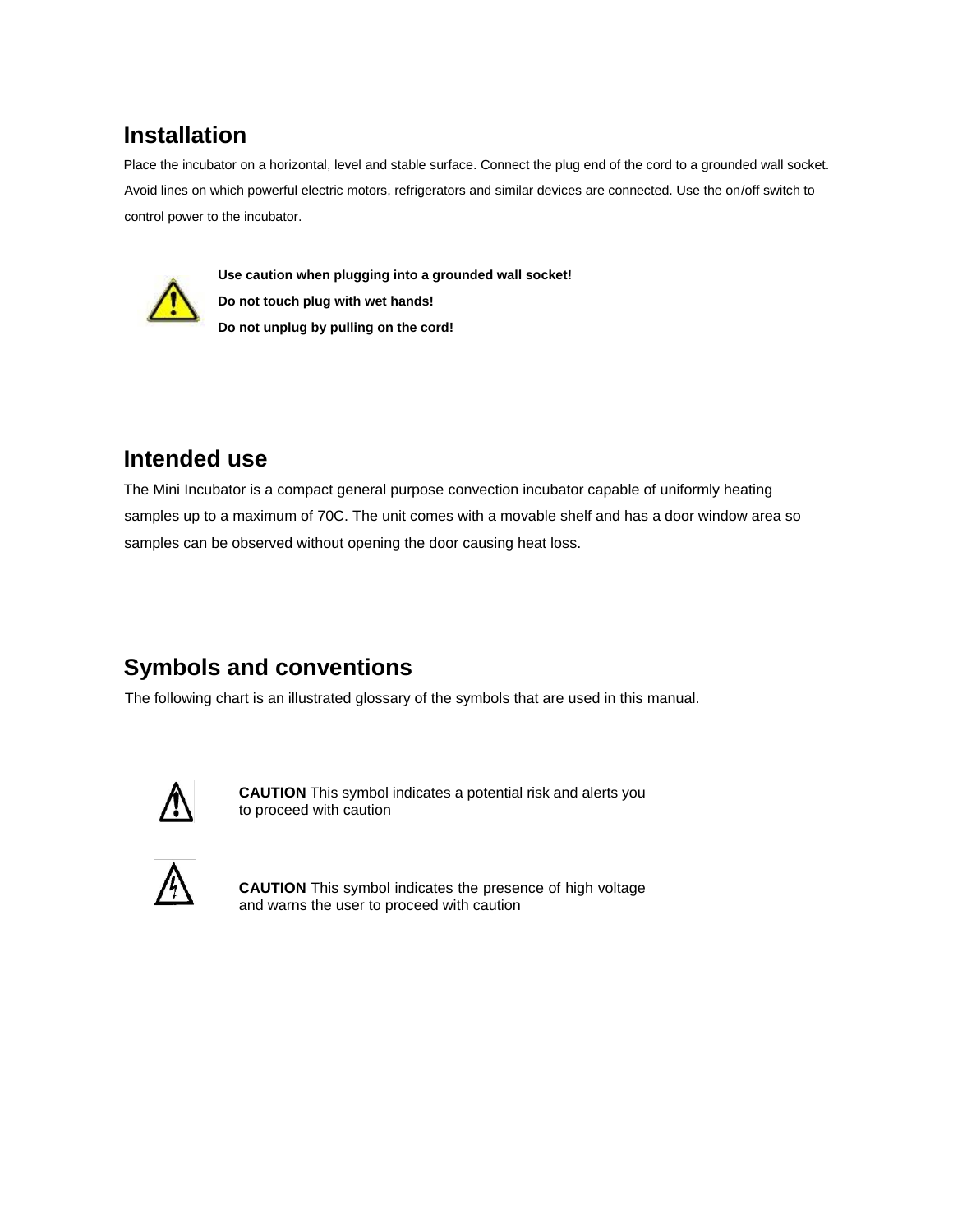#### **Product Specifications**

| <b>Electrical requirements:</b> | 115V r10% - 50/60Hz, 0.6A   |
|---------------------------------|-----------------------------|
| Temperature range:              | Ambient +5C to 70C          |
| Controls:                       | Analog-hydraulic            |
| Chamber w x d x h:              | $23 \times 20 \times 20$ cm |
| Dimensions WxLxH:               | 28.5 x 28 x 33.5 cm         |
| Included accessories:           | Shelf (1)                   |
| Weight:                         | 8.3 kg/18.4 lb              |

#### **Description of Buttons and Switches**



#### **Getting Started**

Place the unit on a level surface and plug the unit into a properly grounded outlet of appropriate voltage.

Install the shelf at the desired height, shelf edges down. If you intend to place samples on the bottom of the chamber, install the shelf so that it sits edges down on the chamber bottom thus creating an air gap between the chamber bottom and your samples. When installing your shelf, remember to leave clearance for the thermometer bulb which will come down from the roof of the chamber.

Gently insert the thermometer into the hole in the top of the incubator. Inserting or removing the thermometer too quickly can dislodge the rubber grommet used to hold the thermometer. For maximum accuracy, insert the thermometer to a point where the thermometer immersion line is just inside the incubator chamber.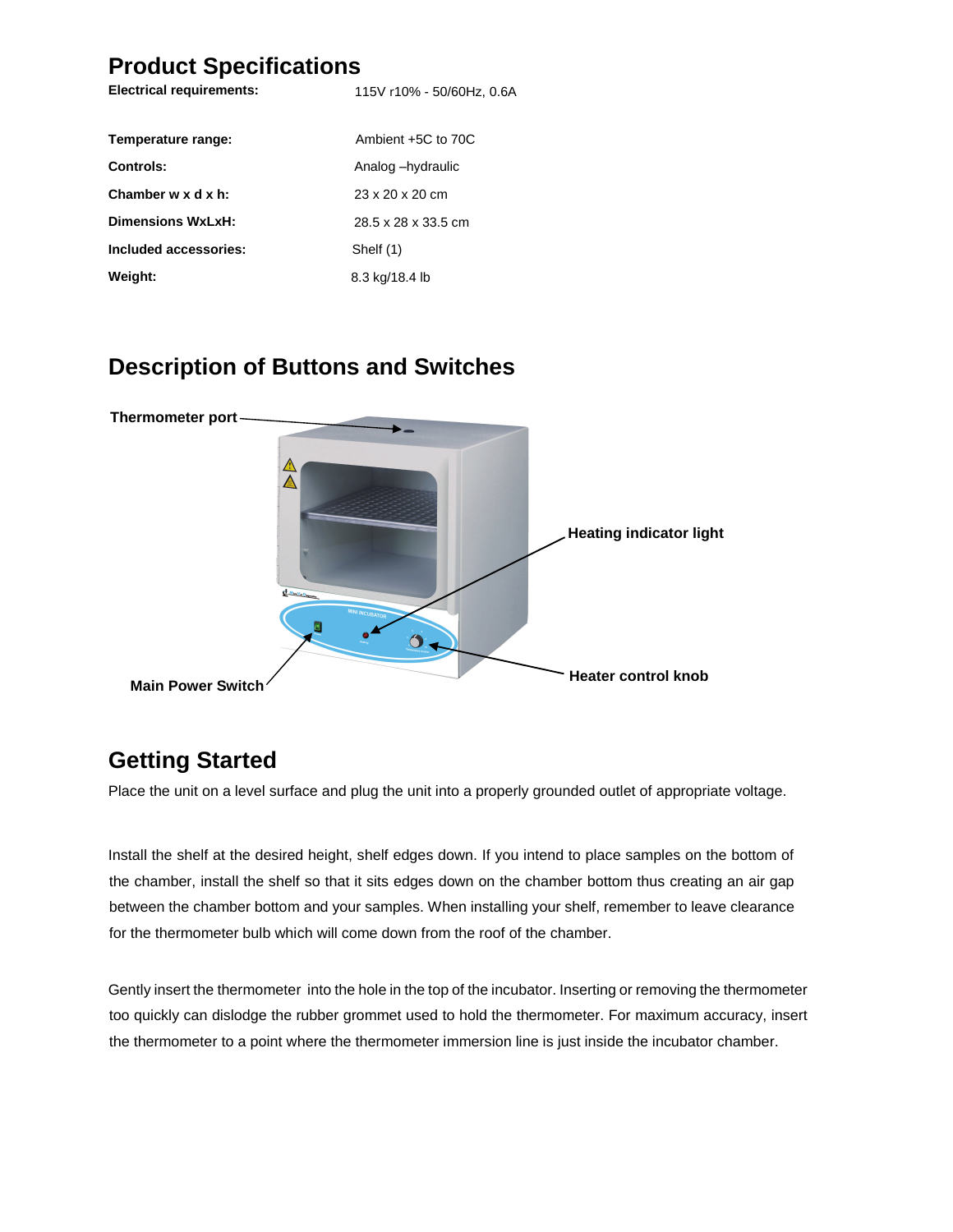#### **Operation**

Push the power switch to the ON position. The switch should illuminate.

Set the Temperature Controller to 10. When the thermometer reaches the desired operating temperature, turn the control down until the heating light turns off. Wait for the temperature to stabilize. Make small adjustments up and down as required until the desired operating temperature is obtained. Allow the unit to stabilize between each adjustment. Temperature stability is obtained when the HEATING lamp is going on and off automatically and the temperature remains constant.

**Optional -** The oven has a port in the back for the unit for passing a power cord out of the rear of the unit. This is for powering a small piece of equipment (shaker, etc.) in the incubation chamber. To pass a cord through, rotate the inner and outer doors up to reveal the pass through. Then slide the end of the power cord through the port. Then close both doors, resting the cord in the notch.

#### **Troubleshooting**

Review the information in the table below to troubleshoot operating problems.

| <b>Problem</b>        | Cause               | <b>Solution</b>                        |
|-----------------------|---------------------|----------------------------------------|
| Oven does not<br>heat | Power connection    | Check power connection                 |
|                       | Fuse                | Check fuse                             |
|                       | Temperature set low | Adjust temperature control knob higher |
|                       | Other               |                                        |

Should you have a question about the operation of *the Mini Incubator* or if service is required, contact **MicroVet at: 800-640-7780**. Do not send in a unit for service without first calling to obtain a repair authorization number. Should the unit require return to MicroVet for service, it should be properly packed to avoid damage. Any damage resulting from improper packaging shall be the responsibility of the user.

#### **Repair and maintenance of the Mini Incubator**

x No routine maintenance is required.

#### **Cleaning**

The outside housing can be cleaned with a soft, damp cloth when needed.

Do not use any aggressive or abrasive cleaners (acetone, nitro, polish etc.) This may permanently damage the rotator

finish.

**Before cleaning the incubator, always unplug the power cord from the wall socket!**